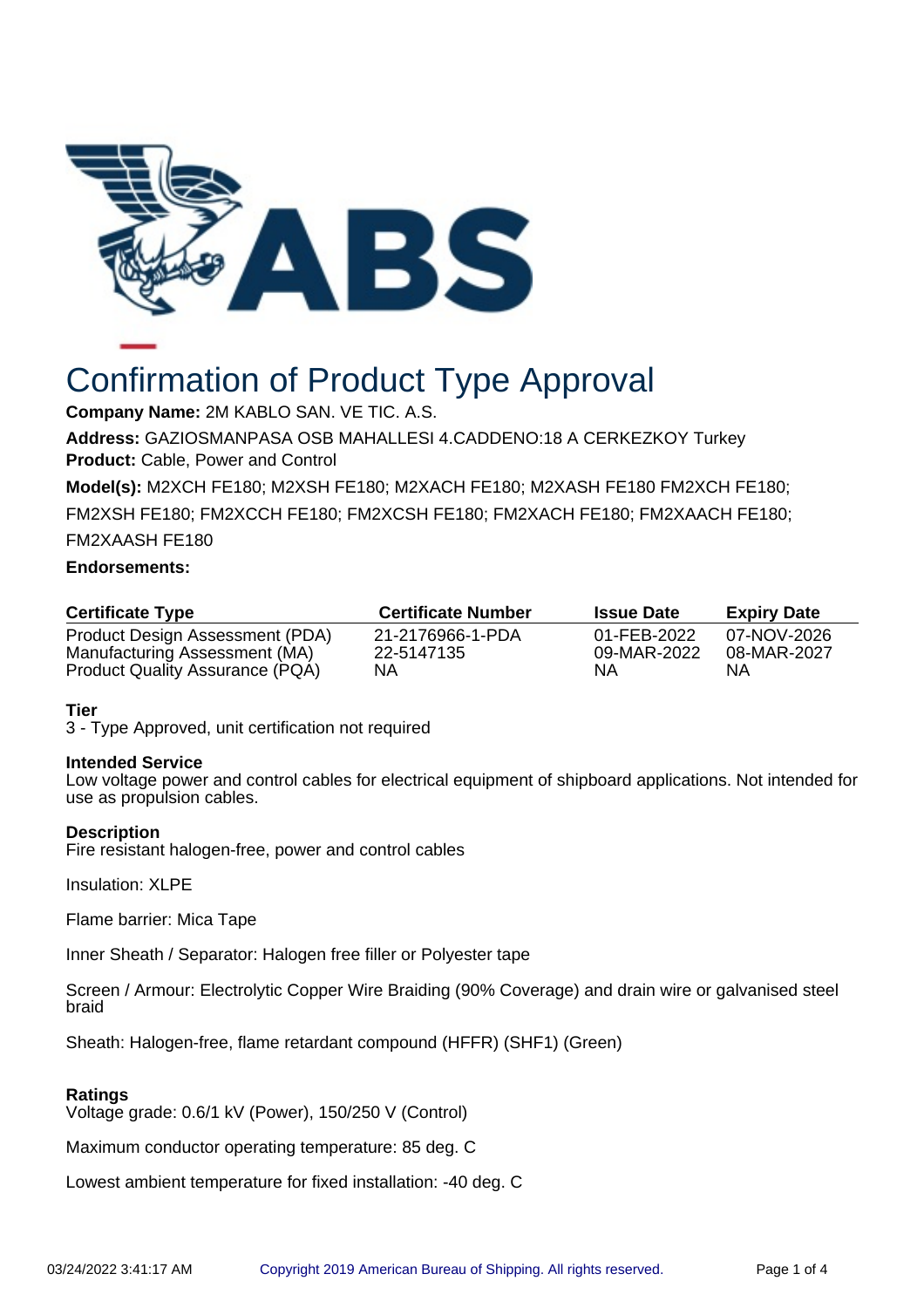# **Service Restrictions**

Unit Certification is not required for this product. If the manufacturer or purchaser request an ABS Certificate for compliance with a specification or standard, the specification or standard, including inspection standards and tolerances, must be clearly defined.

# **Comments**

1. The installation of single conductor cables are to be in accordance to 4-8-4/21.7 of Marine Vessel Rules 2021.

2. The armor of single-conductor alternating-current cables is to be non-magnetic in accordance to 4-8-3/9.11 of Marine Vessel Rules 2021.

3. The following cable markings are to be provided in accordance with IEC 60092-353:

- Indication of origin (manufacturer's name or trade mark) and rated voltage (Uo/ U) and construction (number of cores and cross sectional area of the conductor).

4. The Manufacturer has provided a declaration about the control of, or the lack of Asbestos in this product.

#### **Notes, Drawings and Documentation**

Drawing No. 0155-2-22, Datasheet, Revision: -, Pages:

Drawing No. 0158-4-22, Datasheet, Revision: -, Pages:

Drawing No. 0249-1-22, Datasheet, Revision: -, Pages:

Drawing No. 0250-3-22, Datasheet, Revision: -, Pages:

Drawing No. 0253-2-22, Datasheet, Revision: -, Pages:

Drawing No. Test Report 2M Kablo Turkey, Smoke Density PRD00051430 21.01.2016, Revision: -, Pages:

Drawing No. Test Report 2M Kablo Turkey, Smoke Density PRD00051445 05.01.2016, Revision: -, Pages:

Drawing No. Test Report Zwick-Roell Lab Turkey, PRD00051430, 21.01.2016 Revision: -, Pages:

Drawing No. TSE DeneyTurkey, Test Report - PRD00051430 IEC 60754-1 & -2, 04.02.2016 Revision: -, Pages:

Drawing No. TSE Deney Turkey, Test Report - PRD00051430 IEC 60684-2, 11.03.2016 Revision: -, Pages:

Drawing No. Test Report Zwick-Roell Lab Turkey, PRD00051445,13.01.2016 Revision: -, Pages:

Drawing No. TSE Deney Turkey, Test Report - PRD00051445\_IEC 60684-2, 08.03.2016 Revision: -, Pages:

Drawing No. TSE Deney Turkey, Test Report - PRD00051445 IEC 60754-1 & -2, 04.02.2016 Revision: -, Pages:

Drawing No. Test Report Zwick-Roell Lab Turkey, PRD00051430, 13.01.2016 Revision: -, Pages: -

Drawing No. Test Report\_2M Kablo Turkey,- IS3059526, 04.02.2016 Revision: -, Pages: -

Drawing No. Statement of design description 17 Sept. 2021, Revision: -, Pages:

# **Term of Validity**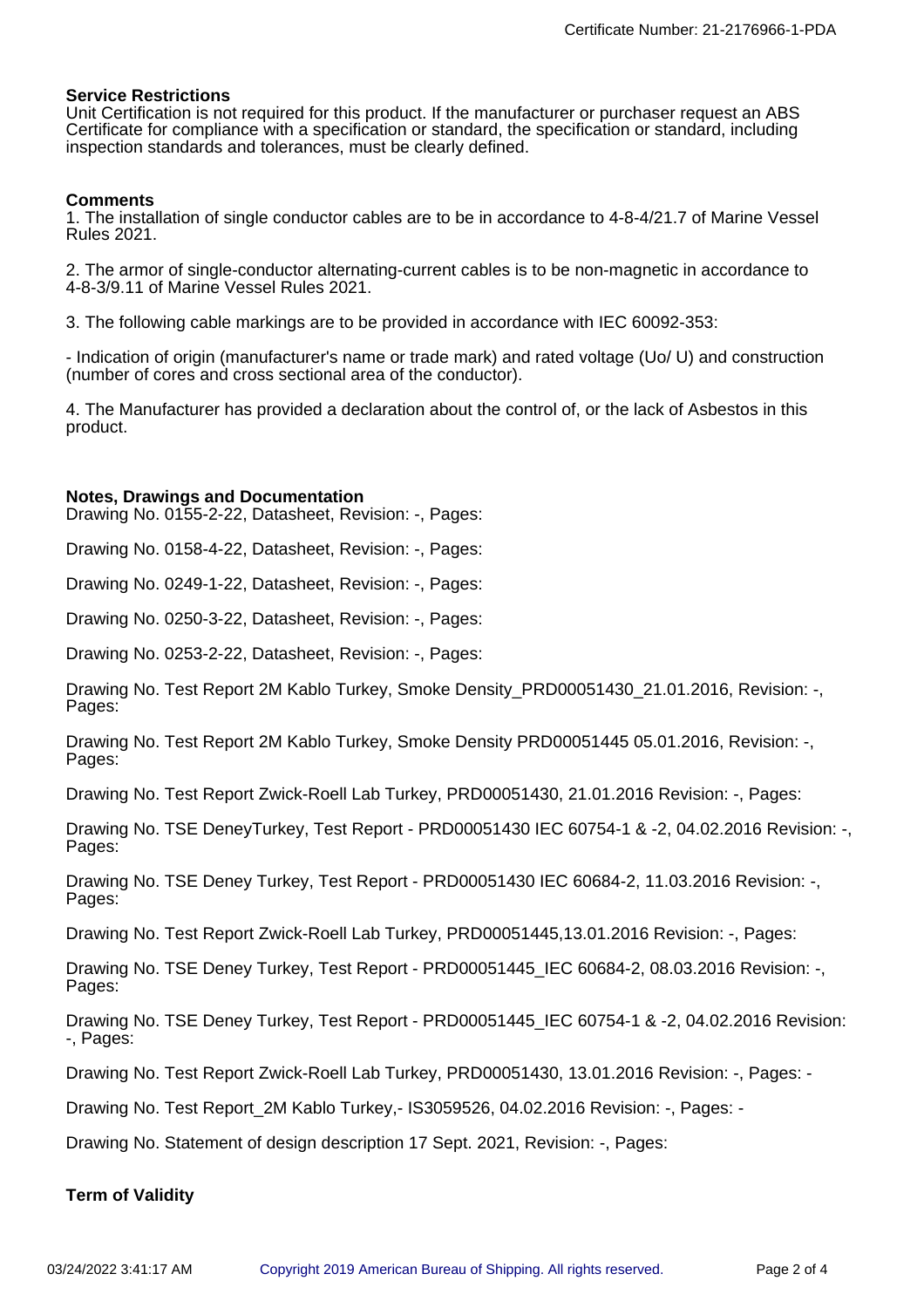This Product Design Assessment (PDA) Certificate remains valid until 07/Nov/2026 or until the Rules and/or Standards used in the assessment are revised or until there is a design modification warranting design reassessment (whichever occurs first).

Acceptance of product is limited to the "Intended Service" details prescribed in the certificate and as per applicable Rules and Standards.

This Certificate is valid for installation of the listed product on ABS units which exist or are under contract for construction on or previous to the effective date of the ABS Rules and standards applied at the time of PDA issuance. Use of the Product for non-ABS units is subject to agreement between the manufacturer and intended client.

# **ABS Rules**

Rules for Conditions of Classification (2022): 1-1-4/7.7, 1-1-A3, 1-1-A4, which covers the following: Rules for Building and Classing Marine Vessel Rules (2022): 4-8-3/9

Rules for Conditions of Classification - Offshore Units and Structures (2022):1-1-4/9.7, 1-1-A2, 1-1-A3, which covers the following:

Rules for Building and Classing Mobile Offshore Units (2022): 4-3-4/7

Rules for Building and Classing Facilities on Offshore Installations (2022): 3-6/13

Rules for Conditions of Classifications - High-Speed Craft (2022): 1-1-4/11.9, 1-1-A2, 1-1-A3, which covers the following:

Rules for Building and Classing High-Speed Craft (2022): 4-6-4/13.1 Rules for Building and Classing Steel Barges (2022): 4-1-3/9.1

# **International Standards**

IEC 60228 (2004), IEC 60092-353 (2016), IEC 60332-3-10 (2018), IEC 60684-2 (2011), IEC 60811-501 (2018), IEC 60092-376 (2017), IEC 60332-1-1/2 (2015), IEC 60332-3-22 (2018) Cat A, IEC 61034 1/2 (2019), IEC 60754-1/2 (2019), IEC 60331-1/2 (2018), IEC 60331-21 (1999), IEC 60092-350 (2020)

**EU-MED Standards** NA

**National Standards** NA

**Government Standards** NA

**Other Standards** NA